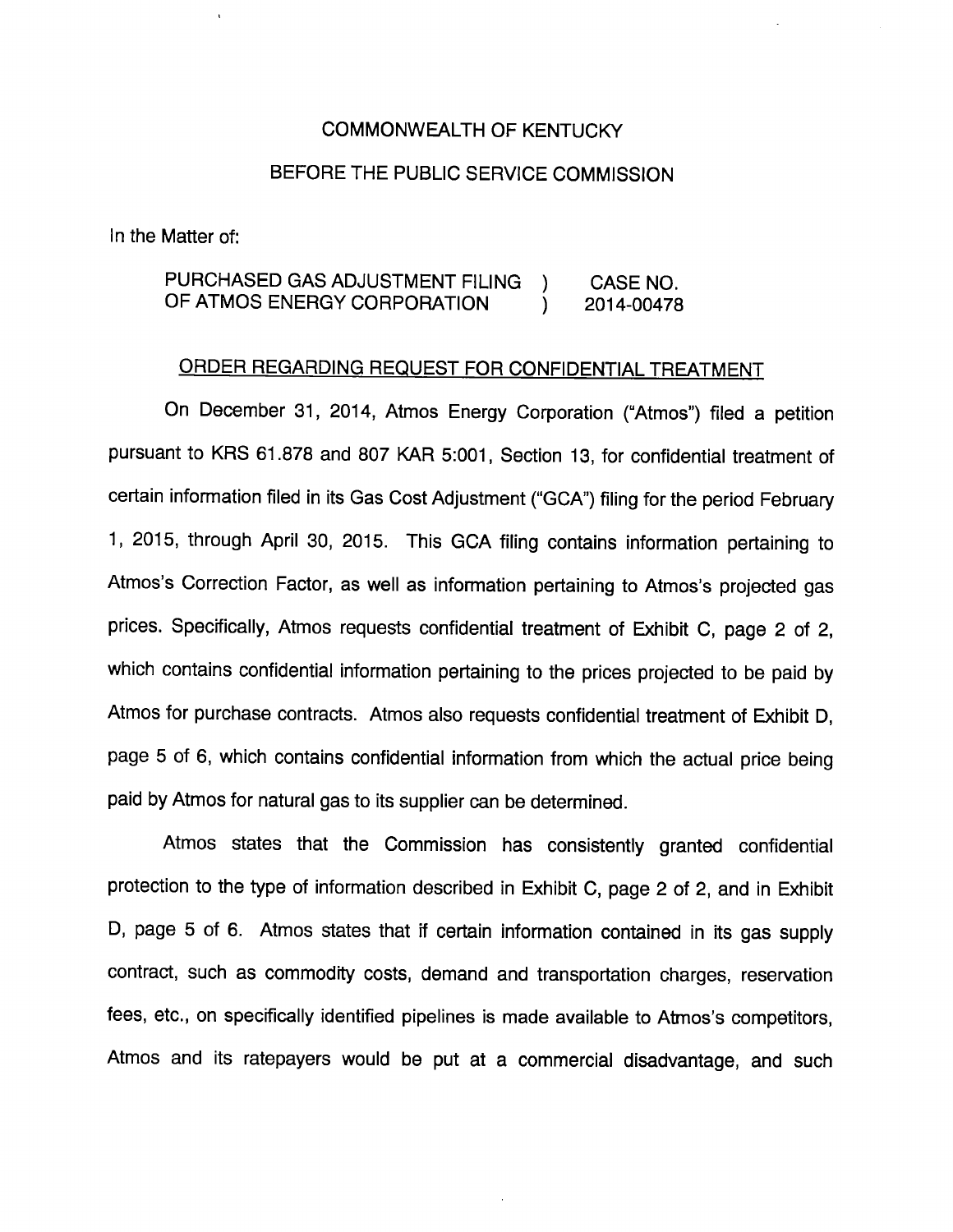disclosure could cause substantial competitive harm to Atmos. Atmos states that this information is not generally disclosed to its non-management employees, and that it is protected internally by the company as proprietary information. Finally, Atmos states that the information for which it seeks confidential treatment constitutes a trade secret under the two-prong test of KRS [3]65.880, and this should be granted confidential protection. $<sup>1</sup>$ </sup>

Having carefully considered the petition and the materials at issue, the Commission finds that:

1. The materials for which Atmos seeks confidential treatment meet the criteria for confidential treatment and are exempted from public disclosure pursuant to KRS 61.878(1 )(c) and 807 KAR 5:001, Section 13.

2. The materials for which Atmos seeks confidential treatment should not be placed in the public record or made available for public inspection for an indefinite period of time, due to the highly confidential and proprietary nature of the information requested to be held confidential, the disclosure of which could result in competitive harm.

IT IS THEREFORE ORDERED that:

1. Atmos's petition for confidential protection is hereby granted.

2. The materials for which Atmos seeks confidential treatment shall not be placed in the public record or made available for public inspection for an indefinite period of time.

 $1$  Atmos incorrectly cited KRS 265.880 as defining the two-prong test of what constitutes a trade secret. The correct citation is KRS 365.880(4)(a) and (b).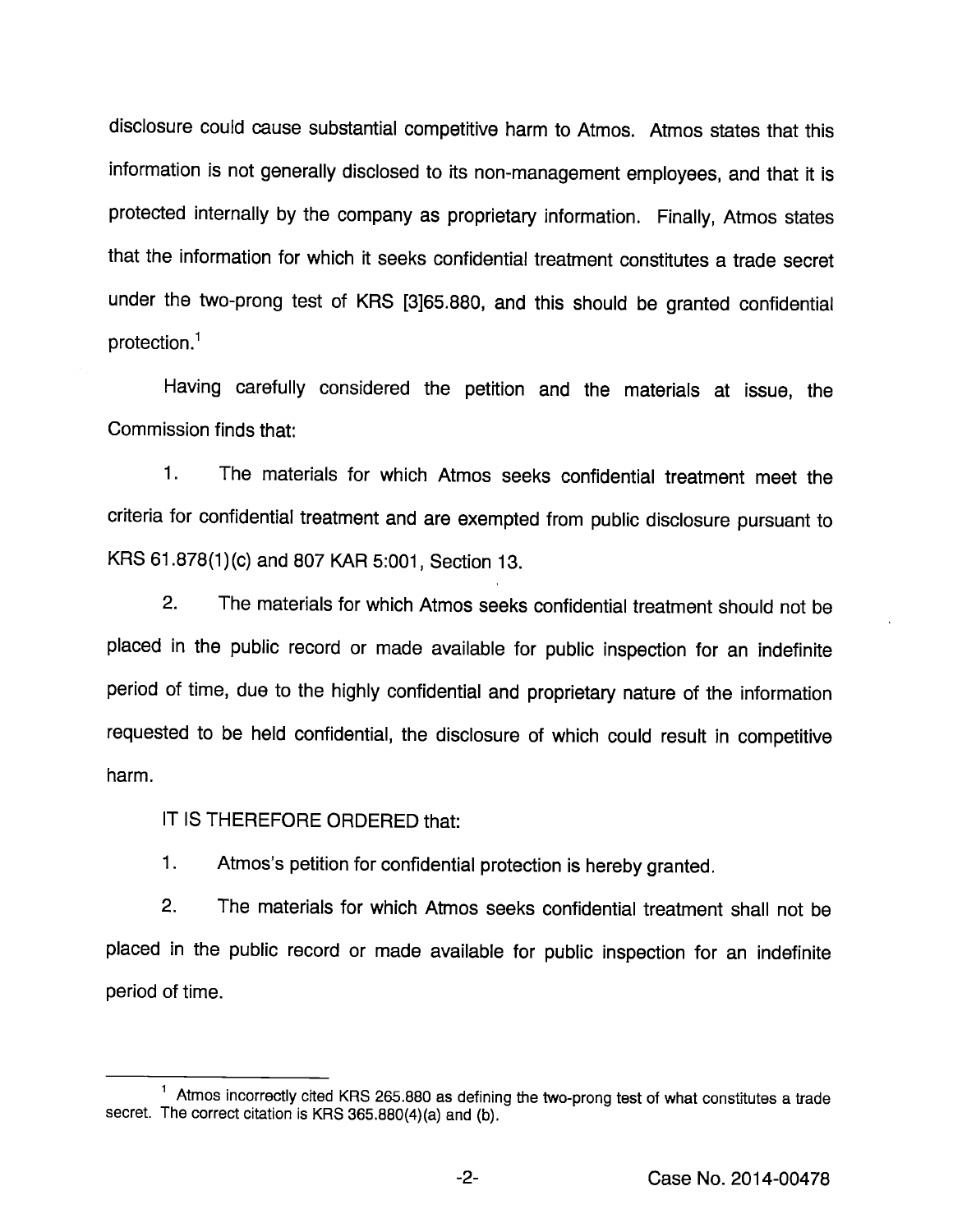3. Use of the materials in question in any Commission proceeding shall be in compliance with 807 KAR 5:001, Section 13(9).

4. Atmos shall inform the Commission if the materials in question become publicly available or no longer qualify for confidential treatment.

5. If a non-party to this proceeding requests to inspect materials granted confidential treatment by this Order, the Commission shall notify Atmos in writing and direct Atmos to demonstrate within 20 days of its receipt of the notice that the materials still fall within the exclusions from disclosure requirements established in KRS 61.878. If Atmos is unable to make such demonstration, the requested materials shall be made available for inspection. Otherwise, the Commission shall deny the request for inspection.

6. The Commission shall not make the requested materials available for inspection for 20 days following an Order finding that the materials no longer qualify for confidential treatment in order to allow Atmos to seek a remedy afforded by law.

> By the Commission ENTERED APR 10 2015 **ICKY PUBLIC** SERVICE COMMISSION

 $ATTE$ Executive Director